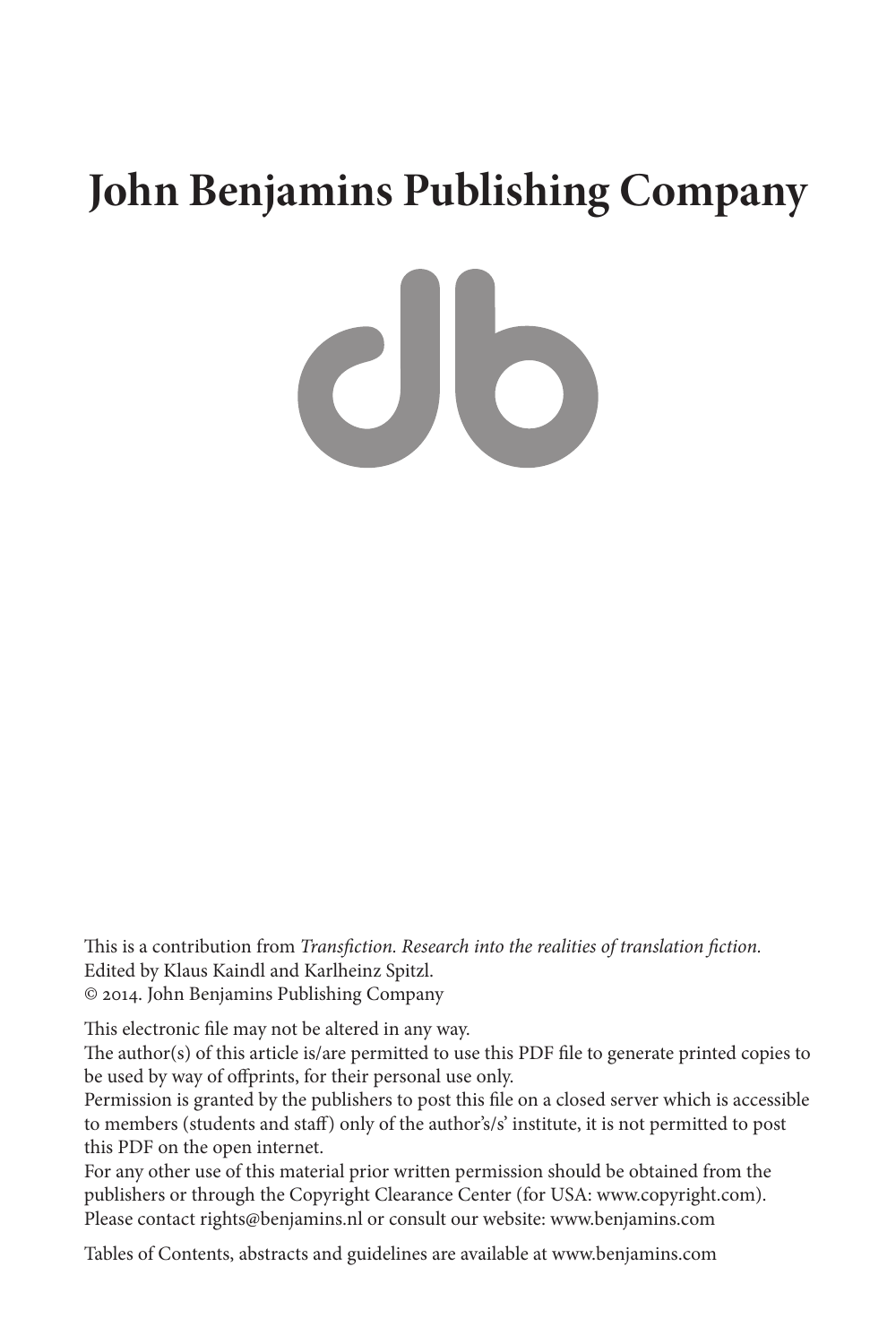# **From** *La dolce vita* **to** *La vita agra*

The image of the Italian literary translator as an illusory, rebellious and precarious intellectual

Giovanni Nadiani University of Bologna at Forlì

# **Introduction**

In the late 1990s, Franco Berardi discussed the new jobs that had arisen due to the digitalization of society. Through "fragments" collected in 2001, Berardi (2001a) identified the living standards of millions of "cognitive workers", "cognitive proletarians", or "bio-workers" of the tertiary sector relating to the imagination and circulation of ideas, languages and symbols: Publishing, media, software, design, real estate and financial services, etc. (cf. Fumagalli 2010: 7). Berardi precisely identified the role of translators as knowledge workers by stating:

> The space-time globalization of labour is made possible within the Net: global labour is an endless recombination of myriad fragments producing, elaborating, distributing and decoding signs and informational units of all kinds. Labour is broken down into fragments that are recombined into the continuous flux of the Net […] Every semiotic segment produced by the information worker must meet and match every innumerable other semiotic segment in order to form the combinatory frame of the info-commodity, semiocapital, […] the worker can be reached anywhere and anytime from any point in the world, and can be called to reconnect to the labor flux […] The mobile phone is the tool that makes the connection possible between the needs of the productive cycle of the capital and the mobilized living labour, so as to have the worker's whole day at disposal and yet pay only for the worker's fragments of labour time.<sup>1</sup> (Berardi 2001b: 78f)

These workers represent the paradigm shift of non-material labour that literally embodies "bio-work" or "human capital", in the sense that people's actual bodies are the "fixed capital", the vehicle by which wealth is created for the worker. The means of production they put on the market is themselves (cf. Revelli 2010:97–104).

**<sup>1.</sup>** All translations from Italian are my own unless otherwise attributed.

<sup>© 2014.</sup> John Benjamins Publishing Company All rights reserved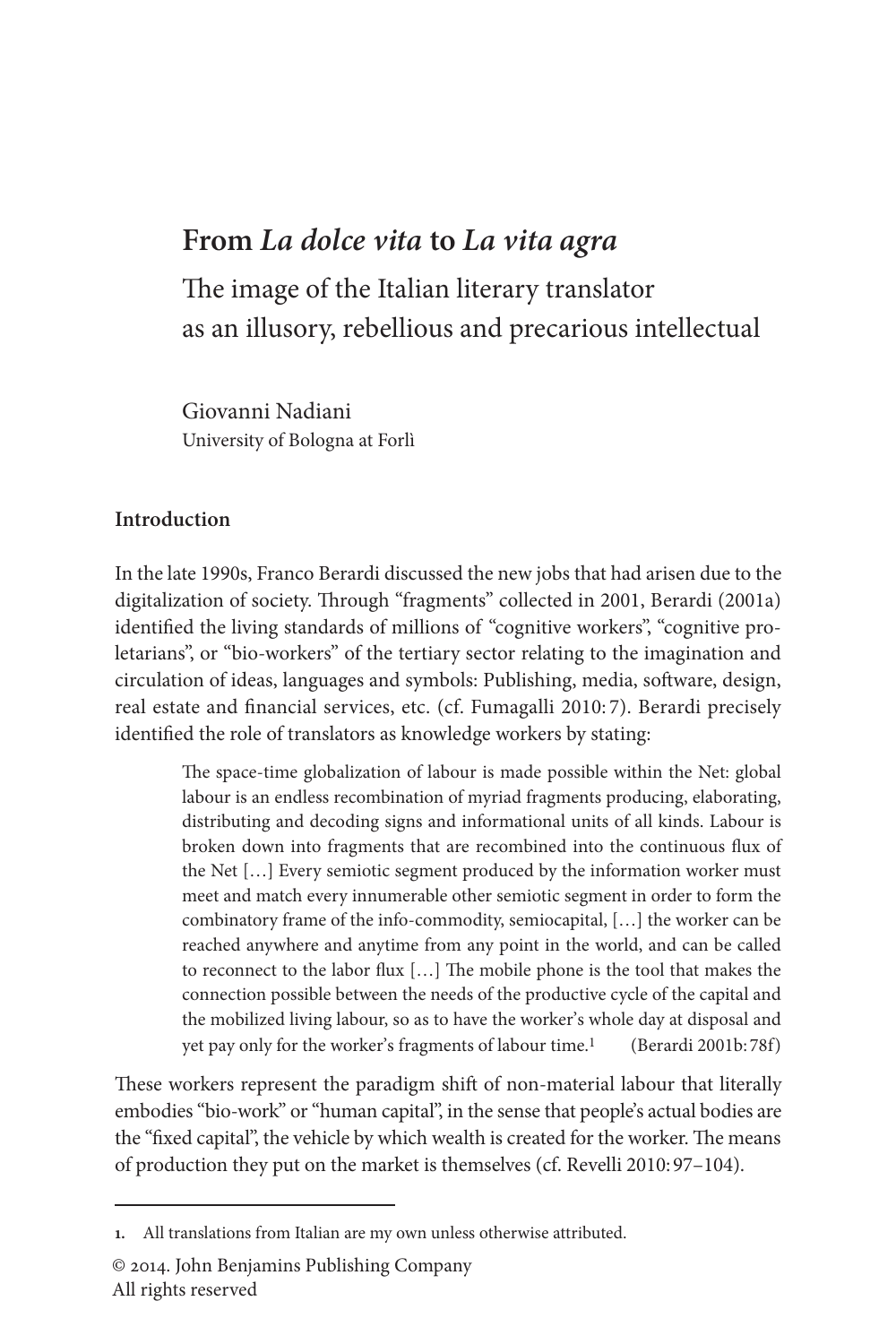Such a revolution of labour and work has been taking place for the last twenty years and has also affected translation (cf. Cronin 2003). Nowadays, translators are mostly doing piecemeal work within the advanced field of linguistics and engineering.

In this context, if on the one hand the language and engineering industry itself is devising more and more sophisticated tools in order to facilitate and speed up, that is to maximize within a given time frame, the work of the literary translator as well (and not just the work of scientific-technical and commercial translators) and not necessarily to the detriment of the translation's literary quality (cf. Nadiani 2009), on the other hand, the image of the literary translator as derived from a number of significant studies by translation scholars is still too strongly affected by a "generalist and culturalistic" approach that is not supported by rigorous statistical analysis of the professionals' actual working conditions and of the practical impact of their activity on a given cultural area. The best information on the ways in which the translators' working conditions are rapidly changing – also in consideration of the under-investigated forms of agency, which include the new modes of production and distribution (see for example Amazon) – seems to be still provided by the newsletters and websites of the various professional associations<sup>2</sup> or networks of associations such as the *Conseil Européen des Associations de Traducteurs Littéraires* (CEATL).3 We believe that the established importance of translators as agents "responsible for major historical, literary and cultural transitions/changes/ innovations through translation" (Milton & Bandia 2009:1) – a concept that dates back to Toury's idea of intellectuals as "agents of change" (Toury 2002: 151), which is certainly valid in principle but still remains to be proven on the basis of robust verifiable data – or of the role that translated literature, for example, plays within a given literary system (cf. Even-Zohar 1978, 1982) are today absolutely exaggerated, in consideration of other forms of agency whose impact and penetration force can count on much more powerful media. In depth, empirical and statistical studies are especially scarce that can justify the idea of literary translators as unparalleled mediators across languages and cultures. As far as we are concerned, we have attempted to empirically show how difficult it is to practically assess the impact of literary translation objects on a given cultural area and the actual role played in this by the respective agents (cf. Nadiani 2011). This was done taking as a starting point the adaptation to the field of translation of the concept of culture

**<sup>2.</sup>** For Italy see the newly founded STRADE (Sindacato Traduttori Editoriali - National Association of Literary Translators), which has already managed to launch a fiscal and legal vademecum which protects translators (http://www.traduttoristrade.it/vademecum/).

**<sup>3.</sup>** See for example a comparison of literary translators' wages across Europe (http://www.ceatl. eu/wp-content/uploads/2010/09/surveyit.pdf).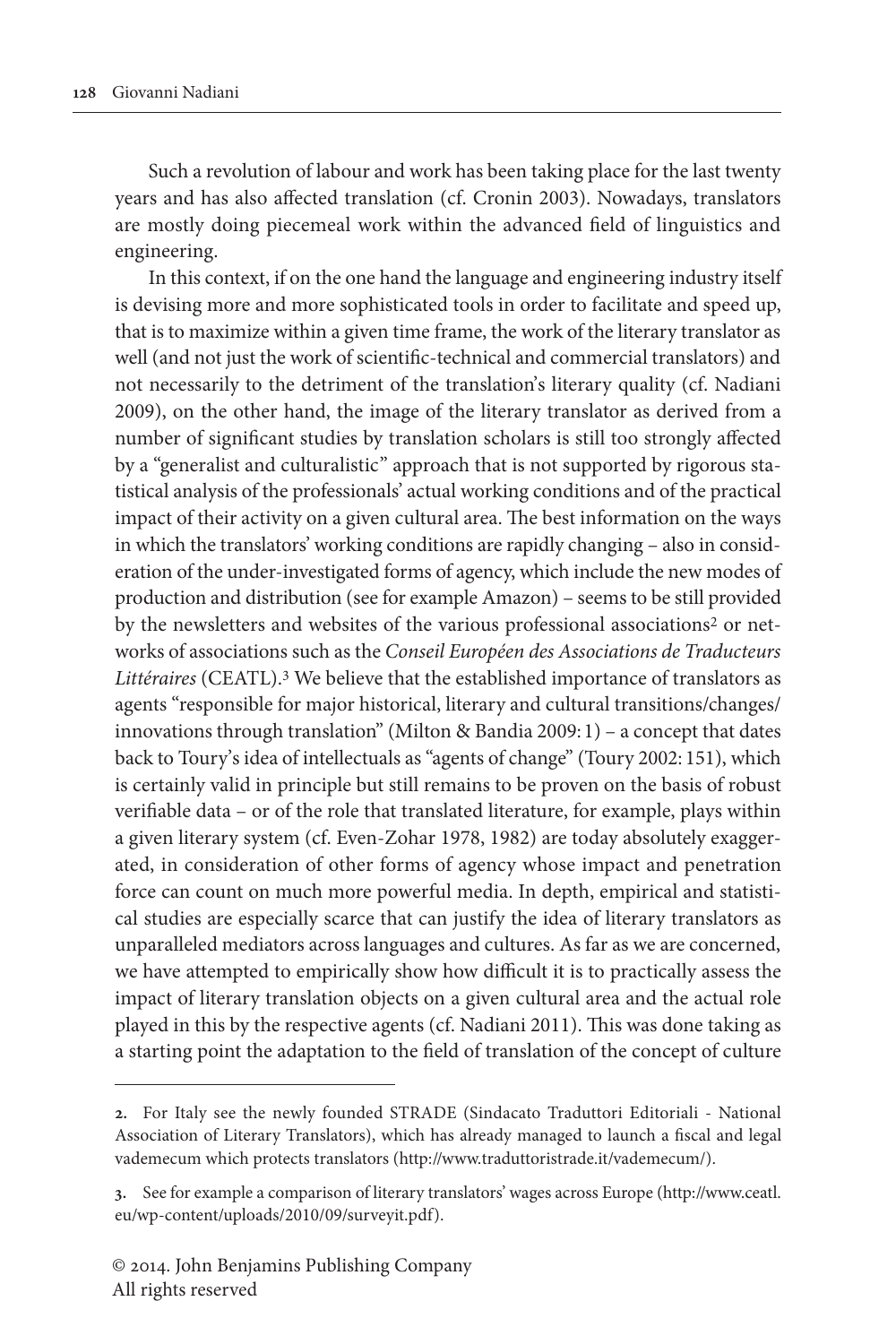as a set of permeable "shared habitats of meaning" (Hannerz 2001: 28f), which eternally intersect with, contaminate and fertilize each other, and on the basis of theoretical and operative models created by Mudersbach (2002) and subsequently by Floros (2002).

Even so, the image of the literary translator – what has just been observed despite this specific mutation – has kept its particular "aura", which remains unexplained given the working conditions of Italian translators: Very short turnaround times and relatively low remuneration typical of self-employed or freelance workers.4

One reason for this "aura" is explained by how translators are viewed in the collective imagination. They are considered the key to the mystery of all that is foreign, strange and different in a country that still lacks sufficient knowledge of foreign languages even at the important levels of politics, economics and public administration. Another reason is to be found in the prestigious and high-level translation work that has been carried out over the centuries by a number of eminent intellectuals, philosophers, writers and poets, such as Umberto Eco, Claudio Magris, Antonio Tabucchi and Gianni Celati just to mention a few illustrious members of the Italian cultural élite who are well-known on the contemporary international scene.

With a hint of rebellious anarchism and bohemian decadence, an important contribution to shaping the collective image of the translator in Italy – translators most often being women – has been conveyed by the work, life and fortunes of a unique and unconventional author: Luciano Bianciardi.

# **The translator-intellectual's "Hard Life" in the metropolis**

### The novel

The character of Moraldo in Fellini's film *I vitelloni* (1953) was created, incidentally, by two famous people coming from rural towns. Federico Fellini (1920–1993) and Ennio Flaiano (1910–1972) left the provinces to go to the big city, which was common for many Italian intellectuals of the Fifties. It embodies an aspect of the phenomenon of internal migration that had occurred over the two decades following WWII: From South to North, rural to urban areas, and from the mountains to the plains towards highly centralized industrial centres of production. Mostly young graduates, teachers and journalists moved towards the eminent cities of Milan and

**<sup>4.</sup>** In this respect, see the information available at the heading "Documenti" on the STRADE website (http://www.traduttoristrade.it/#).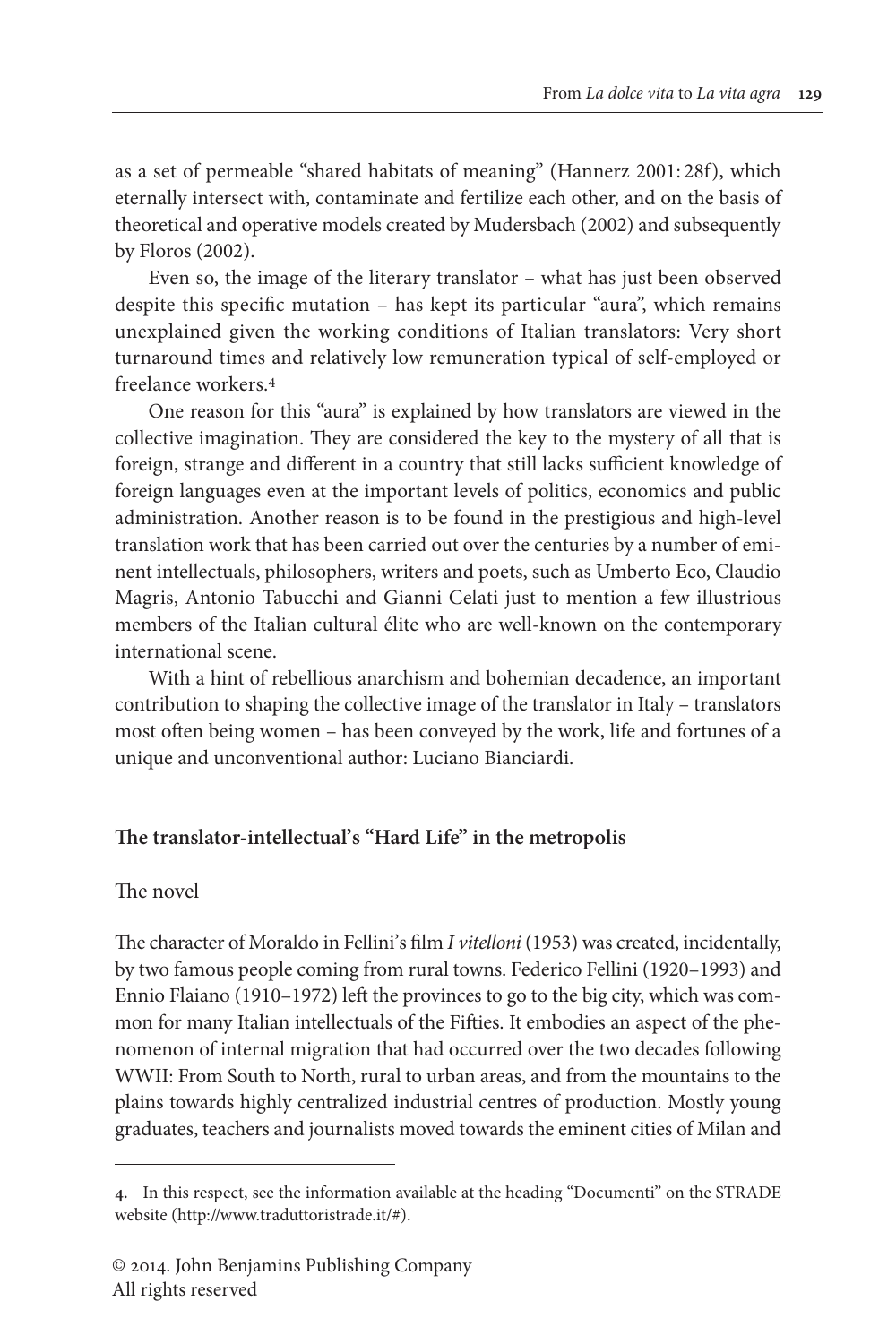Rome seeking careers in diverse professions ranging from cinema and televison to politics, journalism, advertising and publishing, etc. In their regions and hometowns many of them were socially very active with close ties to the labour movement and organisations passionately spreading culture and civic learning in their respective communities (cf. Ferretti 2009:7ff). The unconventional, Tuscan-born rebel Bianciardi, after years of working as a middle school English teacher and as a high school history and philosophy teacher, as a library director, a contributor to local newspapers and a cultural activist in the small-town areas (which he ironically referred to as "Kansas City"), headed North to Milan where "you really work" (Bianciardi 1957:107) with a sense of disillusionment and failure relating to his experience with party "intellectuals" and their language<sup>5</sup>, following the Ribolla mine disaster (1954) in which 43 of those labourers he had fought for died.

Bianciardi arrived in Milan in the years of the so-called economic boom or "miracle". These were years full of remarkable changes which irrevocably established the mass consumption society. Milan was, and still is in many ways, the headquarters of many important factories, financial firms, newspapers and publishers; Milan was the emblem of the modern city, of Italy's complete mutation, having left its rural past behind and entered the world's most industrialised zone. At the same time, however, the role and the condition of the intellectual were also changing, undergoing a process of intense massification and degradation (cf. Muraca 2010: 40).

Bianciardi's cultural and economic centre is a foggy, hostile, narrow-minded city inhabited by a profit-oriented crowd, where the middle class is blinded by neo-capitalism. He is one of the first intellectuals in Italy to recognise and grasp that mutation of habits, mind and lifestyle even before Pasolini's *Scritti corsari*  (1975). In his second pamphlet *L'integrazione* (1959)6 and in his masterpiece *La vita agra* (1962), Bianciardi unveiled and denounced the dark side of the economic boom:

Mass hedonism, leading classes' euphoria, reckless consumerism, massification, tertiarization, quartarization, conformism, the vices and twitches of the small bourgeoisie and of the intellectuals, political degeneration. (Muraca 2010: 41)

**<sup>5.</sup>** Bianciardi talks about his own experience in the memorable pamphlet *Il lavoro cultural*  (1957)*.* On the intellectuals' verbal and body language [*problema del linguaggio e della gesticolazione* degli intellettuali], see the hilarious pages of Chapter 6 (1957: 81–86).

**<sup>6.</sup>** In *L'integrazione* Bianciardi (1959) describes his experience at Feltrinelli's and his "invincible and innate aversion for the rules of a desperate productivism subjugating even the urban intellectual" (Jatosti 2008: 2).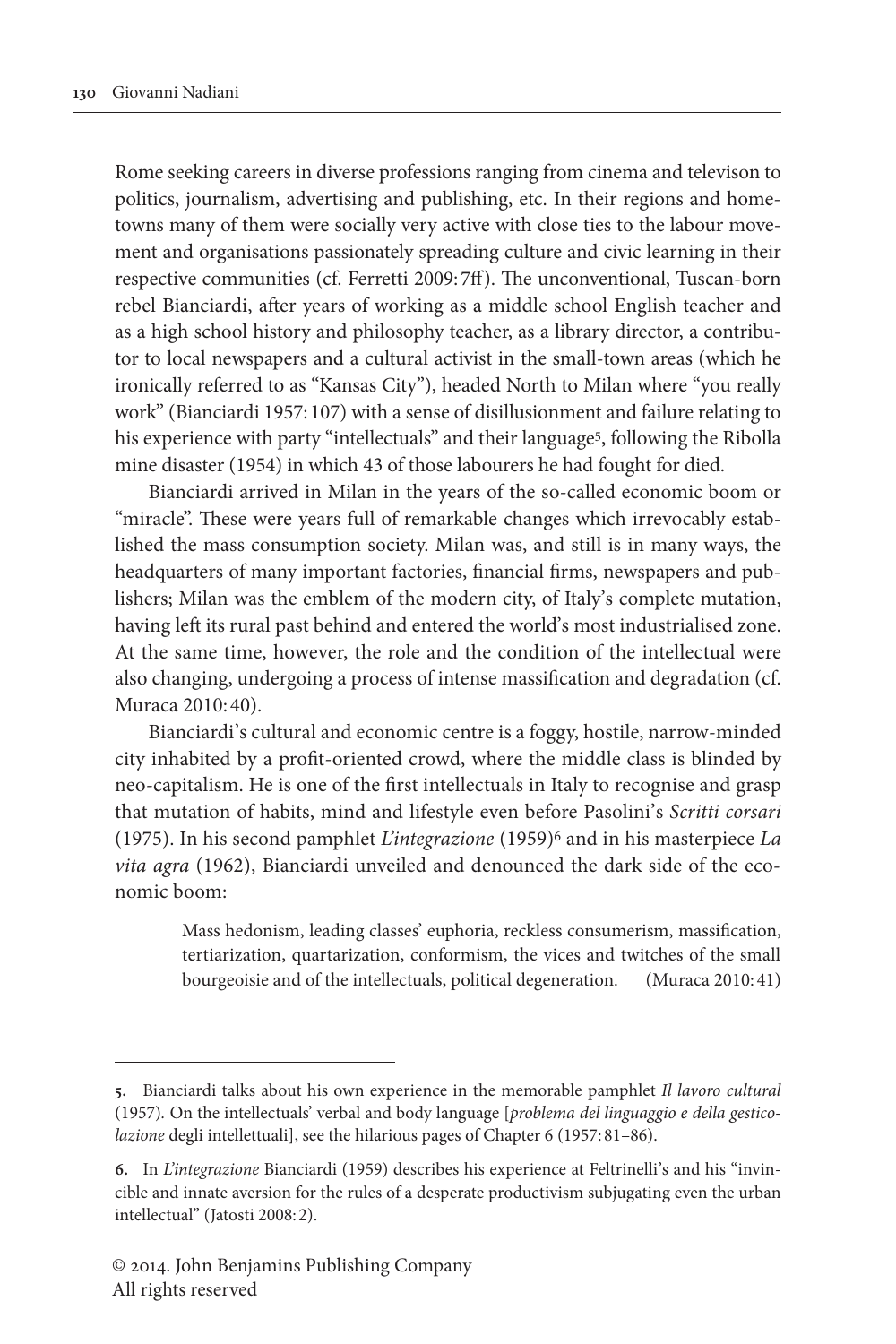As Ferretti (2009: 29, 49) points out, this is a "provincial" view which is unable – or unwilling – to theoretically and critically analyse nor probe deeper into the complex economic relationships and production processes, the political conflicts, the ongoing social mutations and the several diverse working opportunities such an environment nonetheless has to offer.

One of these opportunities is piecemeal translations into Italian from English – which Bianciardi had studied since childhood and had used as an interpreter for the Allies during the war. Thanks to his connections, Bianciardi began translating for the newly formed Feltrinelli publishing house as well as other important publishers of the time. The nameless hero of the novel that would make him well-known is also a translator, who, unlike his creator, will prove to be a lot more consistent and "greater", showing Bianciardi as a "little man and real writer" (Ferretti 2009: 53).

The sudden success of *La vita agra*, after a launch that was unusual for the time, makes it the first example of creating a character/author through book presentations and TV broadcasts, whose remarkable impact on sales encouraged publishers to buy the translation rights for publication in widely read languages. A big part of its success – although superficial and suggesting a fundamental misunderstanding – is due to the response of the militant critics, starting with Indro Montanelli's important review in the *Corriere della Sera* on October 2nd, 1962 entitled "An anarchist in Milan". Montanelli and other reviewers constantly highlight the obvious biographical side of the book, giving both the author and the protagonist a number of attributes - "fun", "ironic", "bitter", "biting", "anarchist", "satirical", "rebellious" (Falaschi 1992: 33ff) – founding the literary myth of the "angry" or as we would say today "indignant" intellectual-translator-writer or vice versa. This character, after all, is convenient to the cultural industry which, after "squeezing" and exploiting it thoroughly, will abandon it to its destiny. In fact, *La vita agra* is one of the darkest and most desperate books of the Italian postwar years, linguistically and structurally new, as intended by the narratorauthor's alter ego:

> I shall construct my story at various levels of time, that is to say, both chronological and syntactical. I shall make past infinitives sound like brass and imperfects like bassoons […] I shall give you the integral narrative […] in which the narrator is involved in his narration in his capacity as narrator and the reader involved in his reading in his capacity as reader, while both are involved in their capacity as living men, citizens, taxpayers, and possessors of army discharge papers – complete human beings, in short. I shall set about rewriting my life-story, not just the same book, but the same page, gnawing away like a woodworm in a table-leg. Or I shall compose a linguistic medley of my own, combining a variety of regional dialects […] And I also shall give you the traditional novel, with at least three deaths,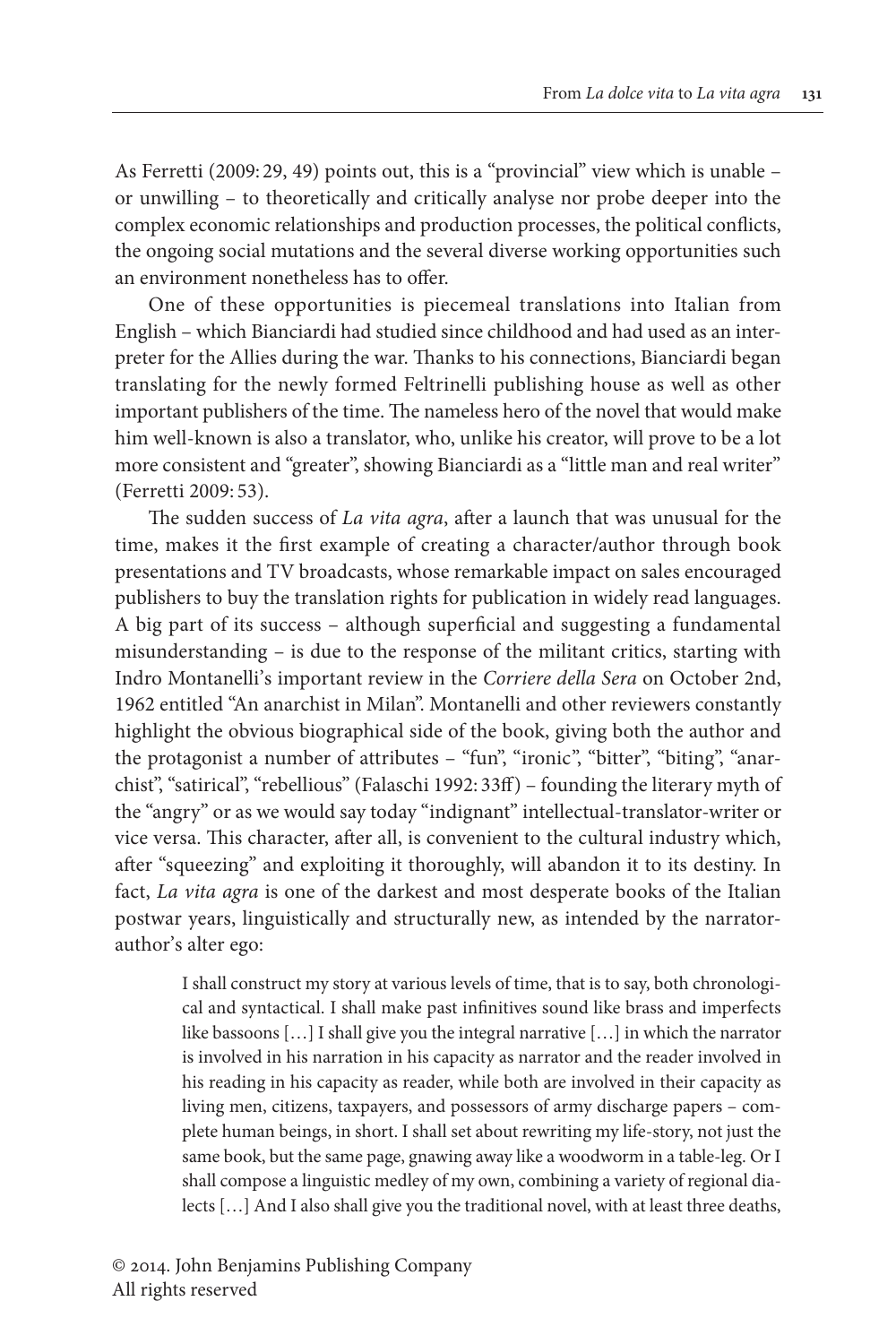two pairs of identical twins and a legal acknowledgement. The neo-capitalist, neo-Romantic or neo-Catholic novel, as you will […] Give me the time and give me the means and I'll touch all the keys, both black and white, of contemporary sensibility. I'll give you indifference, disobedience, married love, conformity, sleepiness, spleen, boredom and indignation. (Bianciardi 1965: 26f)

#### *La vita agra* is

a text dominated by the struggle of living and the universal energy wasting […], it tells of disintegration rather than integration […], it is a book about the nonsense of social life as it destroys individual biology (Falaschi 1992: 40f)

and at the core of such nonsense is the intellectual that came to the North from the province in order to avenge his companions' deaths in the mines by blowing up an anonymous skyscraper of a large company. Yet, as a translator he has become just a grain of sand to the all-consuming and dehumanizing publishing universe. The main character has no name in his so-called "independent" work as a translator, thus negating his personal identity. Not to mention his crazy time schedule that turns him, his girlfriend and the type writer into one elaborate production machine that renders any social relation impossible (cf. Ferretti 2009: 61), thus envisioning the piecemeal "bio-workers" of today:

Anna sat at the machine typing, and while she was drawing the little squares I had time to light a cigarette. I lay on the bed with the book in my hand and the dictionary beside me and dictated.

'What page have we got?'

'We've started the tenth.'

'We're doing well, aren't we?'

'Fine.'

'Aren't' you a bit tired?'

'No, come on, dictate.'

'Just think, we've earned 4,000 lire already.'

'So we have.'

'Two for Mara [his wife], and one for the rent, and another for light, gas, telephone, milk and bread.'

'Yes, and now let's carry on and earn a little jam. Come on, dictate.'

We managed to do as much as fifteen or twenty pages a day. Two for Mara, one for rent, one for light, gas, telephone, bread and milk, another for the instalments on the furniture and my clothes, and two for extras and cigarettes. And there was no need to take the tram and, except at the end of the month, when I went and delivered the finished work, no need to keep up relations with anybody.

(Bianciardi 1965: 125f)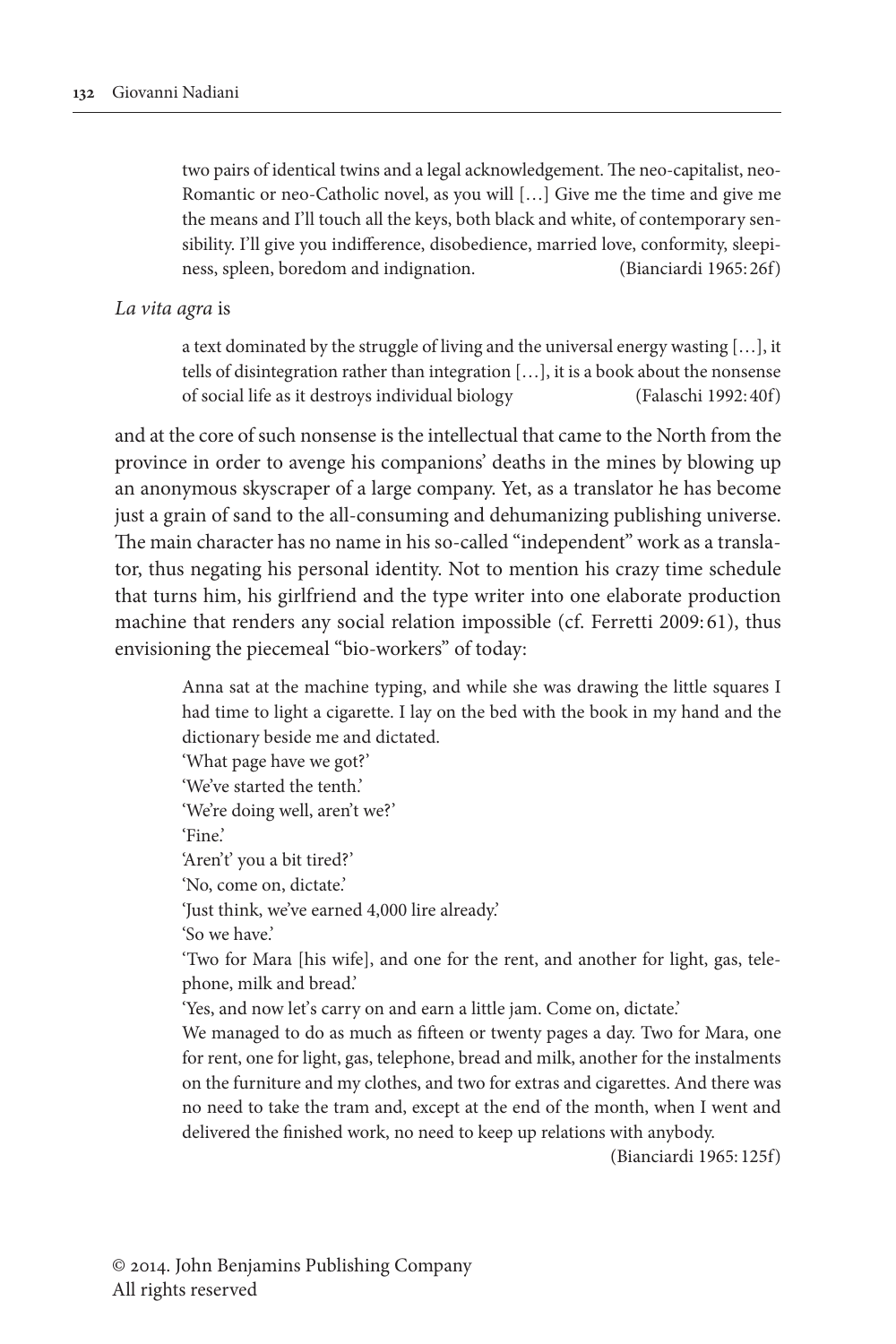Between characters and novels under on-going translation that crowd the translator's dreams and the frenzy of the new consumerism that shows indifference even to death; between the meals and coffees at small inns or cafes with prostitutes and hungry comedians, with the impossibility of taking sick leave if he falls ill, *La vita agra* is not quite the romantic tale of the bohemian life of a in-organic *maudit* intellectual, but rather the portrayal of self-destruction in the impossibility of a different outcome in the false allure of pseudo-well-being. In this sense, as well as in its themes, it has little or nothing in common with its contemporary Italian worker or industrial literature.

> And then you had to work every day of the week, including Sundays, so many pages a day to meet all your obligations and, if you fell ill and had no mutual benefit society [health insurance], you would have to pay out hard cash for the doctor and the medicines and, as your earnings would cease, you would be doubly in the soup. (Bianciardi 1965: 128)

Although in strong opposition to the system, the translator, has to accept market conditions in order to survive. Not able to risk one day's absence, most translators and knowledge workers today have become human capital forced to self-market themselves and be constantly available (cf. Bauman 2005, Berardi 2001a, b) in order to get a job and keep it.

I'm convinced that ten days after I had left here they wouldn't even remember what I looked like, and I would get no more work. *You have to be on the spot if you want work*, you have to be there to answer the telephone, because, however infuriating that instrument is, it is also your bread and butter.

(Bianciardi 1965: 184, my emphasis)

Through his hero, Bianciardi highlights some deep and subtle features of the freelancers' alienation. In the new condition of the intellectual, who is gradually turned into a mere workforce directed by others with the changed perception of lived time and working time (that is no longer time for life), the work is only seemingly self-managed, but it is actually more oppressive as it is internally absorbed by the worker as well as being imposed by the working organization (cf. Nava 1992: 16). Even with skillful and cutting irony, satire and sarcasm, the narrator who remains nameless, cannot but state his defeat:

In short, there's no help for it. We've got to stay here, because we are poor, and lack the courage to kick over the traces and begin living like real vagabonds. Until we have the courage to do that, we shall have to go on sweating it out here.

(Bianciardi 1965: 185)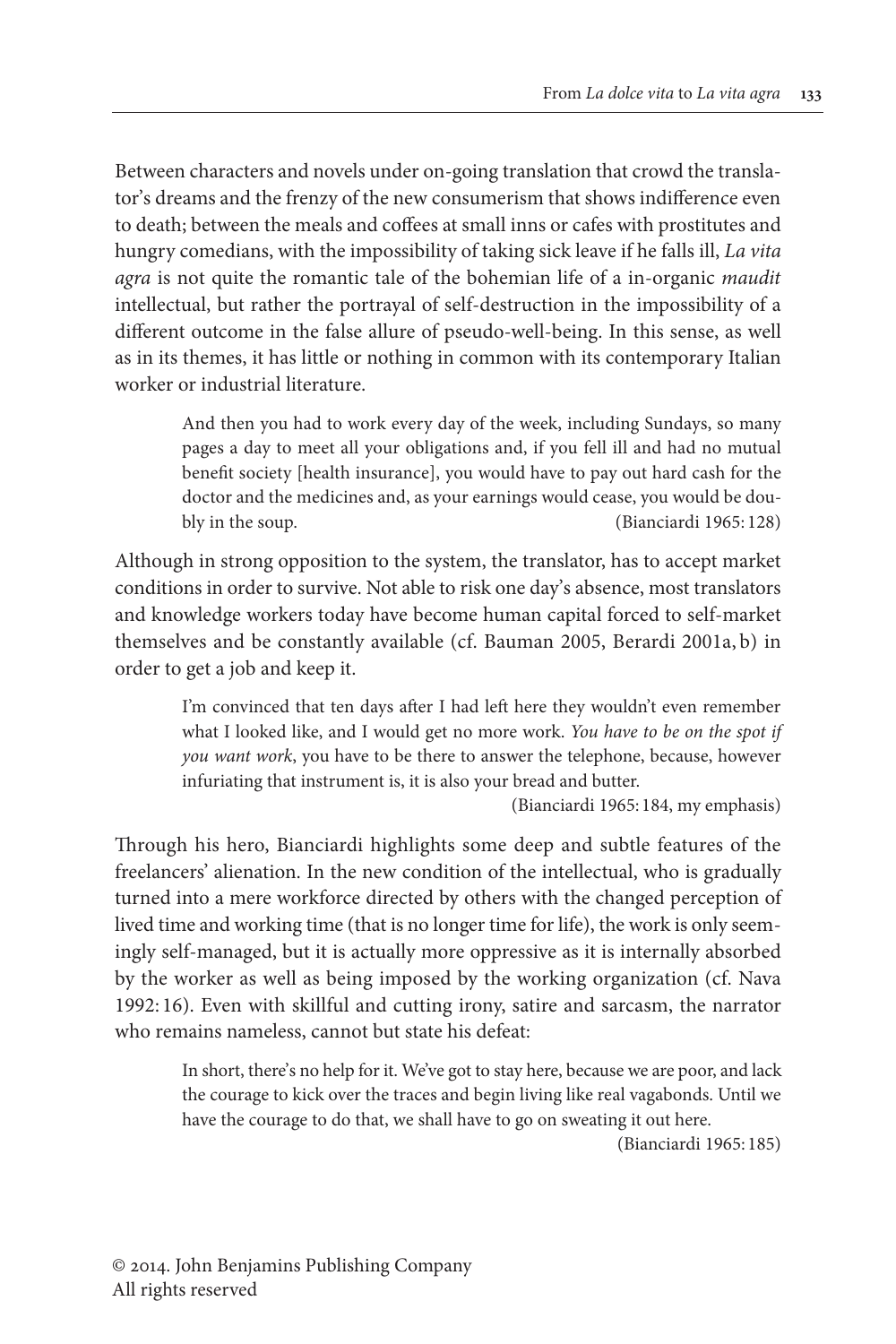## The film

As a fan of the work of two other "provincials", namely Ennio Flaiano and Federico Fellini, Bianciardi most likely chose *La vita agra* as the title of his Milanese novel as a sort of ironic reply to their film *La dolce vita* (1960), which tells of life in Rome in the same years. Given the book's extraordinary success – with a title hinting at the economic capital of Italy – Ugo Tognazzi (1922–1990), one of the leading TV and cinema actors of the time, looking for a more committed role than his usual comedic ones, worked to turn the novel into a film.

Directed by Carlo Lizzani (born 1922), the film was released in 1964 and it starred Tognazzi and Giovanna Ralli. Bianciardi worked on the film script as a "script advisor" and made some important changes to the plot, notably the finale (cf. Bianciardi 1964).

Despite the actors', director's and writer's purpose of providing a biting satire of the economic miracle, the film turns out to be not much more than a comedy. The novel's linguistic depth and complexity become mere wordiness, while the different narrative plans are only partially reproduced in the editing of some scenes aiming at depicting the urban frenzy and chaos as well as the main character's outer and inner life. The complexity and the ambiguity of the book's hero only result in a series of socio-political cues in the movie. What is worse is that the translator (Tognazzi) lacks that sense of defeat and is not convincing in his opposition to the society of the boom, reducing him to just a comedic character aiming at making the audience smile. All this fits, however, with the way that the film unfolds: Unlike the book's character, who keeps working undefeated as a translator *on the spot*, the hero in the film, once refused by the publisher, ends up becoming a *copywriter* for a big advertising company and soon becomes successful and integrated into the big company which he first wanted to fight. Completely assimilated into the neo-capitalistic system and its double standards, he leaves his girlfriend, with whom he shared the dire straits of translation work, and agrees to go back to his wife and son and the lower-middle class "idyll" that he shared with them.

Such a finale clearly betrays the spirit of the novel7 but does reflect the ambiguity as well as the fragile and passive mind of its author, who is eternally tormented and unable to make definitive choices (cf. Ferretti 2009:100f), accepting with an eternal sense of guilt the role of a "character" that integrates into the media/literary *star-system* he is subject to "by suffering and enjoying even the most equivocal implications" (Ferretti 2009:85): He is the angry anarchist you want to introduce to a big audience of readers and guests at Milan's high-society cocktail parties. As

**<sup>7.</sup>** In a certain way, in this ending we could see the fulfilment of the famous Italian saying "traduttore, traditore": A translator who betrays him/herself in favour of his/her integration into a consumerist society, although this reading might go beyond the director's intentions.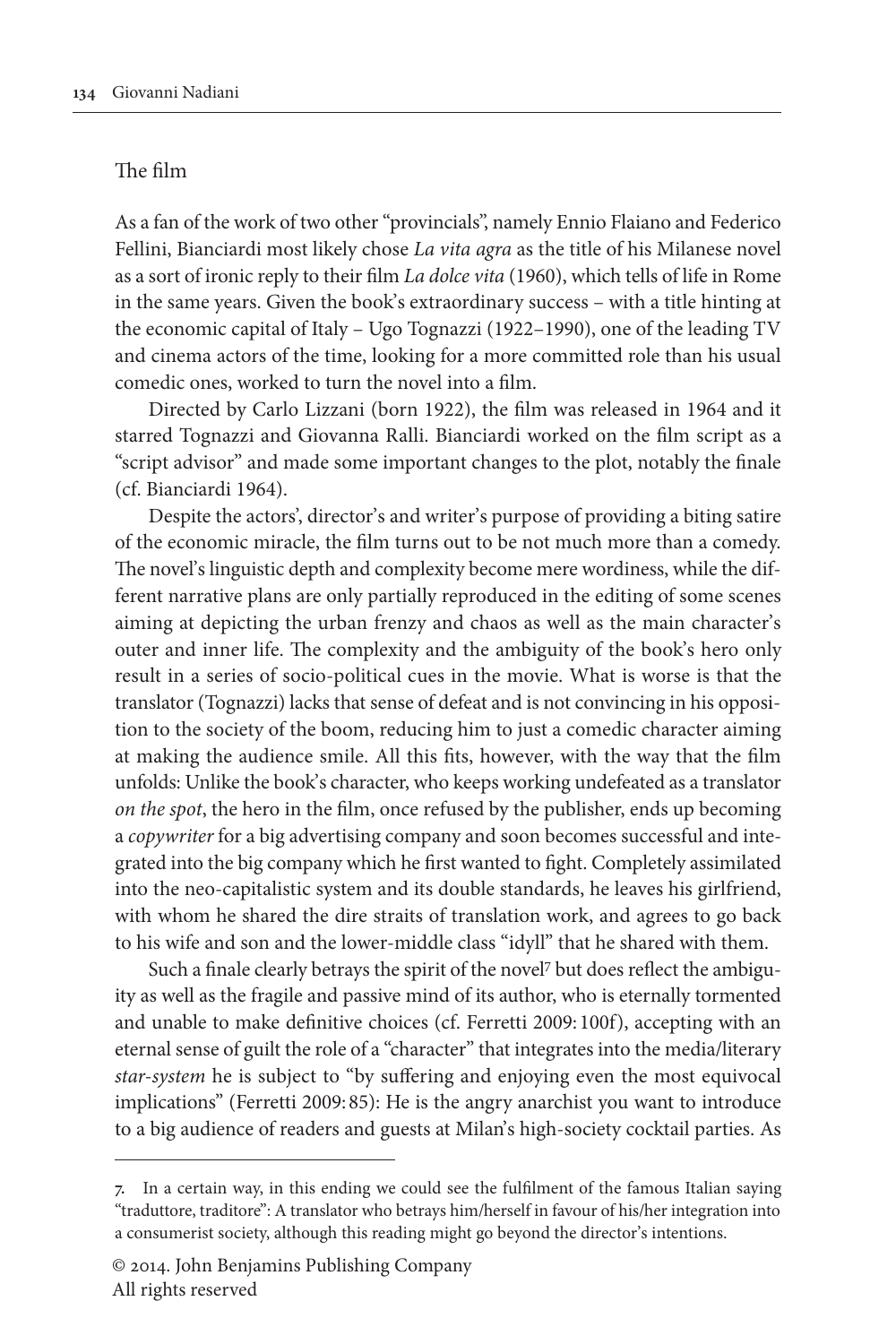is known, after publishing a number of historic novels on the Italian Risorgimento without gaining much commercial success or critical acclaim and after working "for his bread and butter" as a contributor of articles and columns for various periodicals (from sports to porn magazines) all the time still working as a translator, Bianciardi doesn't endure too long and alcohol will put an end to his struggle leading him to die alone in the winter of 1971. Only twenty years later his work and image will be restored due, on the one hand, to the Bianciardi foundation's work, and on the other to the 1993 biography by Pino Corrias emblematically called *Vita agra di un anarchico* [the hard life of an anarchist], which tells of Bianciardi's most unconventional and rebellious aspects and also strengthens the "aura" surrounding the image of the translator with immediate impact on modernity.

# **La Vita Agra 2.0 by Fulvio Sant**

The image of the translator as an anarchic and rebellious individualist, which is in actuality rather an impractical one, was conveyed by Luciano Bianciardi, or rather by the following waves of biographic and journalistic relaying of his legend. In a work context based on maximizing profits and, conversely, on the maximum precariousness of workers, that image still remains fertile today from a literary and mediatic standpoint. In 2011 Flavio Santi appropriated that image in a uniquely provocative way.

Flavio Santi (b. 1973) is a translator (e.g., Wilbur Smith, Balzac, Giffon, Kelman), novelist and short story writer for some major Italian publishers such as Rizzoli and Mondadori. Santi is also a cultural journalist and adjunct professor of writing for special purposes in one of the many academic schools of linguistic mediation which have proliferated beyond the actual needs of the market.

At the beginning of 2011 Santi published the short novel/pamphlet *Aspetta primavera, Lucky* for a small new publisher. The title, which mimics the novel *Wait until spring, Bandini* (1938) by the Italian-American cult writer John Fante (1909–1983), whose works are constantly dissected within the many *creative writing* courses in Italy, is doubly ironic. On the one hand, it recalls the popular saying "wait and hope", referring to the author's alter ego Fulvio Sant (note the ironic and most subtle difference between the author's and the hero's names), the epitome of the precarious cultural worker. While on the other, it hints at Bianciardi's first name, Luciano, suggesting that "Lucky" Luciano Bianciardi's life and working conditions were just *lucky* if compared to those the character of Santi's story has to face, i.e. being a poorly paid translator who has to accept any job just to make ends meet. And yet Santi makes Bianciardi and his alter ego in *La vita agra* the patron saint of the literary proletariat, the "intellectual labour" as seen in *Il lavoro culturale*.

© 2014. John Benjamins Publishing Company All rights reserved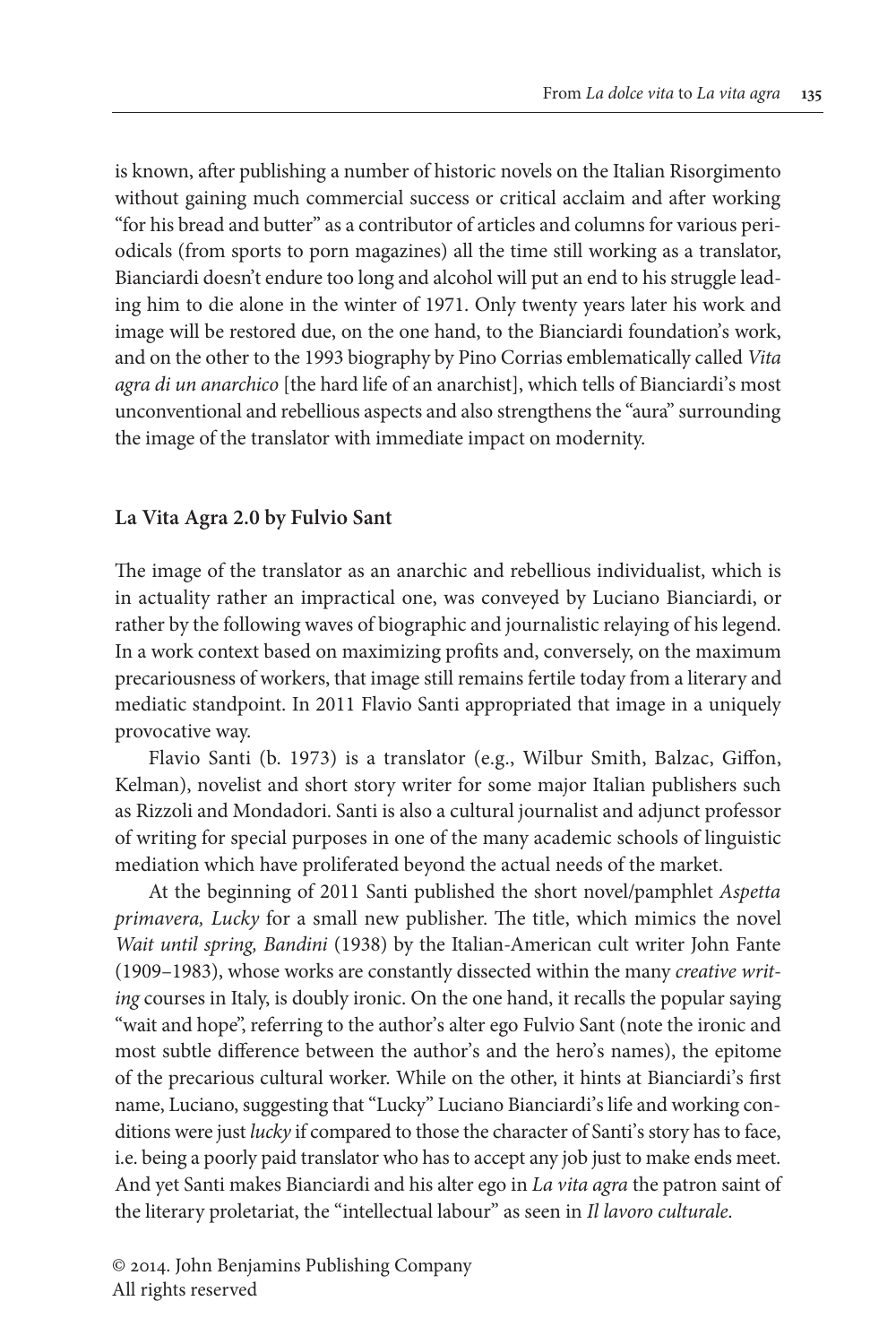Through Fulvio Sant's thoughts and experiences, Santi provides an ironic as well as bitter portrayal of the Italian publishing situation in the new millennium, which gets by thanks to an army of highly qualified but underpaid workers (cf. Rea 2011). Santi directly addresses his Tuscan-born "archetype":

> Look, Luciano Bianciardi can kiss my ass […] Dear Bianciardi, you can't know, but we are the first generation of intellectual labourers. Funny that once Flaiano wrote that: "There are only the artists left to seem labourers". And now we really are, and not as a snobbish pose. There has been a slight evolution of mankind: from the metal-working proletariat to the multi-graduate proletariat. Today the poorer classes are those with the highest education. No money, no future, no regrets and nothing to lose. At least you were about to experience the 1968 revolution, your revolt against the cultural industry made some sense, you had high hopes, revolution, change, great stuff. Are you listening, Bianciardi, are you out there?

> > (Santi 2011: 23f)

There are many direct and indirect inter-textual references<sup>8</sup> to Bianciardi and his alter ego, as well as to the structure of *La vita agra*, to its diverse issues – first of all the "jungle" of the publishing world and its fierce laws – the literary society or what is left of it in today's creative writing schools or the navel-gazing blogs, the variety of registers, all the way up to the acknowledgment of his own work as a translator, which he loves and hates:

I have finally understood what I am: I am a word stuntman […] Stuntmen must do the dirty work. It's a hard job but someone has to do it, there goes a line in some old novel I translated. Who plods along in publishing? It's the translator. If he wasn't there, the great best-selling novels would be scrap paper. Who is paid ridiculous wages? It's the translator again. Closing the circle. (Santi 2011: 24)

Fulvio Sant is the precarious intellectual of the new-millennium, a labourer producing "culture". All he can do properly is write and he does everything with writing – especially translations – in order to survive, struggling to make ends meet in a world without passion or future, where every important thing is mere exchange of goods. Even his personal life is complicated: Just like Bianciardi and his alter ego, he is split between his wife and his lover. Fulvio is displaced and feels like an ostrich with its head in the sand or a glue-sniffing kid on the outskirts of the digital-cultural industry. All he can do is look for shelter in his very own drug that he himself created: Any spray can with any substance that he comes across. Even here his defeat finds no epiphany in a raging and sarcastic yet useless acknowledgment of his own condition:

**<sup>8.</sup>** Santi's book is full of references not only to Italian literature and entertainment and would deserve a more in-depth study.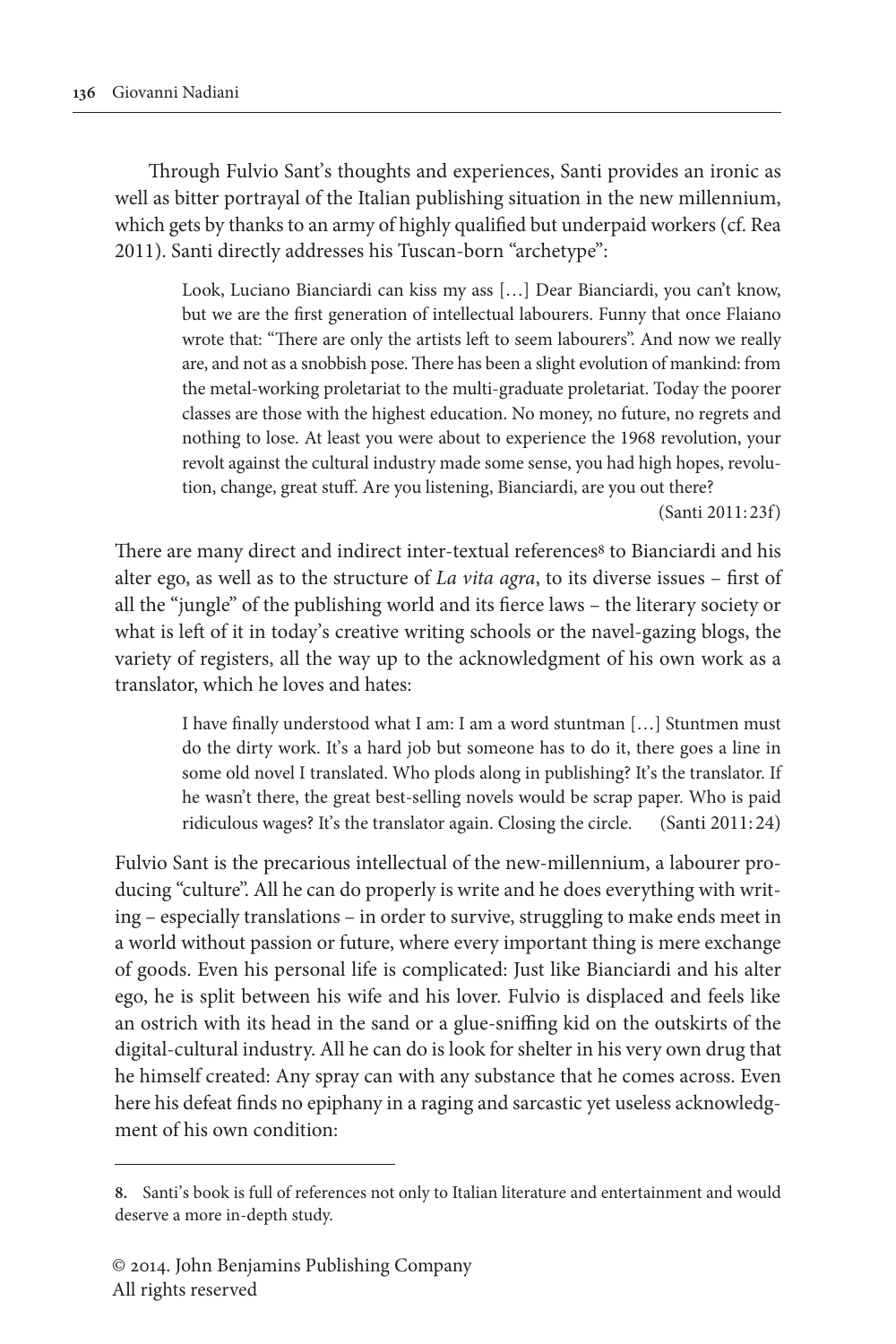More than the new-millennium Bianciardi, call him also SuperBianciardi or ExtraBianciardi or UltraBianciardi or AnyPrepositionBianciardi, call him whatever you like, this sort of modern Frankenstein with some limbs of a humanities graduate, some of a language graduate, some of a PhD student, some of a writer, some of a translator, some of a scholar, some of a critic, or maybe he is just a multi-graduate and multi-jinxed Fantozzi*9*, he is not only up for translations and various obviously underpaid publishing jobs – forewords, postscripts, straps, tabs, belts, pulleys, wharfs, warren girders. Not enough! He picks up almost all that has to do with writing in a sort of a mystic frenzy. In truth, it's the frenzy of an idiot. (Santi 2011: 45)

In a paternalistic and conformist society such as Italy, unwilling to allow space to the "invisible" generations of precarious and indignant workers who are repeatedly defined as "Italy's worst component" by an Italian cabinet-level politician, the success of Santi's book is certainly due to the attention given to it by some important not yet fully government-controlled media such as Rai Radio 3 and a few important National dailies. Another major reason for its success is by word of mouth over *social networks* as well as the numerous reviews, notes, and interviews on (not exclusively literary) blogs and websites, which elicited an enthusiastic audience response. This is clearly because many people in such audiences experience Fulvio Sant's condition day to day. With his work, Santi has also contributed to bring back once again Bianciardi both as a writer and as a person.

#### **Closing remarks**

In the end, it is precisely works like Santi's – and obviously like Bianciardi's masterpiece – that dissipate the "fictional" element through literature, that sublimate the aura that still surrounds one of its invisible, hidden and obliging heros – the translator – on whom it's dependent for its circulation.

Today's translators – similarly to the "mythological" and anonymous older brother in Bianciardi's novel – have not stopped loving their job and they keep doing it with all "the effort, the intelligence and the humility he's [sic] capable of", because "for him [sic] working means translating" (Bianciardi 1972:32f). However, they do this in a socio-economic context that is becoming more and more fluid, in fact liquid, unstable and precarious, $10$  at the mercy of the financial-capitalist

**<sup>9.</sup>** A popular Italian film character of the Seventies/Eighties, whose misfortunes are similar to Wyle Coyote or Mr. Bean.

**<sup>10.</sup>** About these concepts and everything related to them please see Baumann's important and well-known works (2005, 2006, 2007).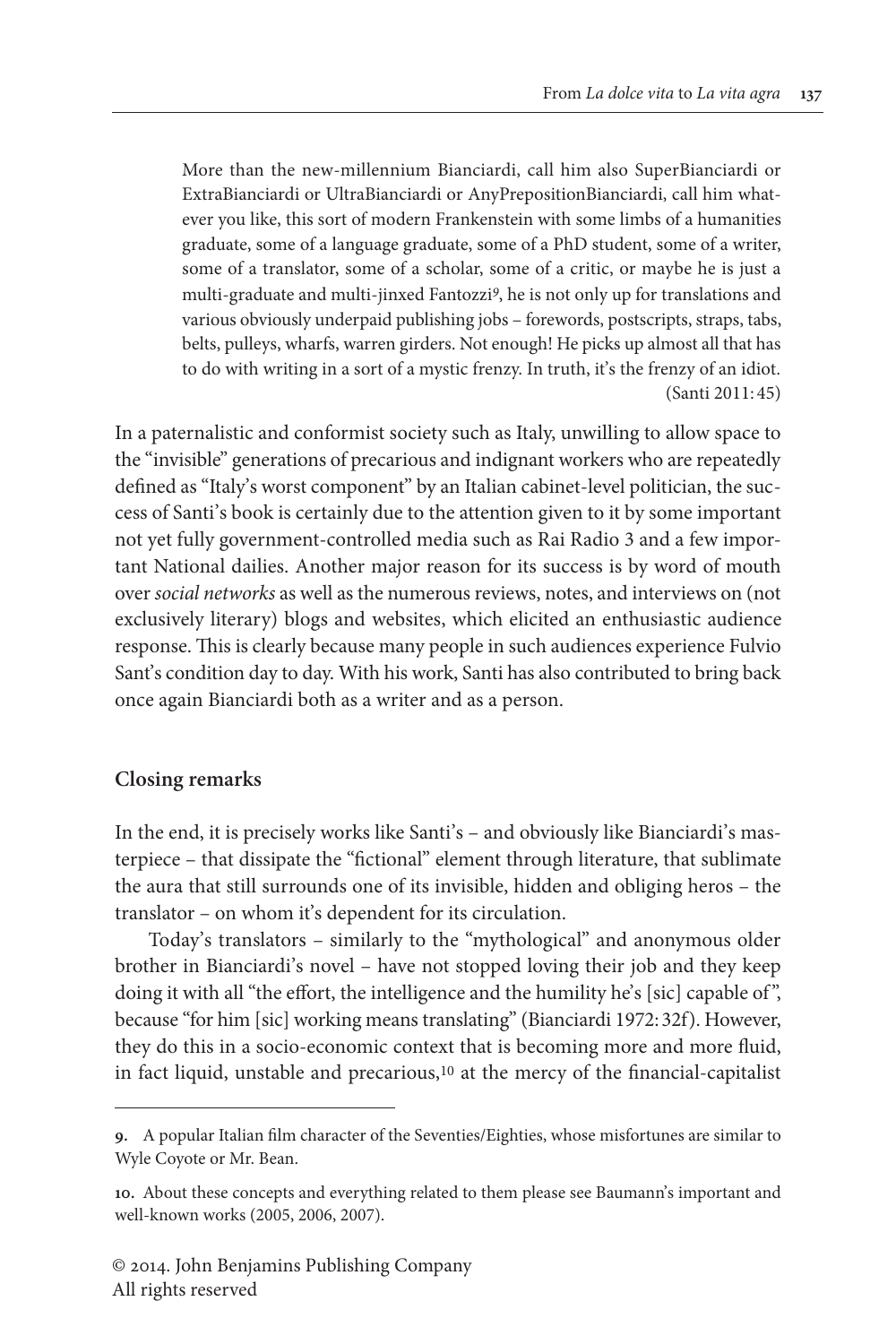"Weltrisikogesellschaft" (cf. Beck 2007, Arnoldi 2009, Gallino 2011), in which local phenomena may have unimaginable consequences on a global level. Translators are not willing to barter their hard work and professionalism for an inane and popular fictional image in literature and cinema, not even in Italy, a country in which the so-called knowledge workers have always faced challenges.

Starting from the realization of their socio-economic weakness and their marginal social standing, translators as intellect workers – indeed as intellectuals – more and more frequently view their osmotic role as workers who operate within various habitats of meaning as implying the action of *intellegere*, as interpreting the challenges put out by the complexity of the contemporary world, as a first step to encourage the creation of better working conditions for themselves and for the other precarious, intermittent or even "invisible"11 road companions, so that working, that is translating, can stop being a factory of unhappiness (cf. Berardi 2001b).

#### **References**

#### Primary sources

Bianciardi, L. 1957. *Il lavoro culturale.* Milan: Feltrinelli.

Bianciardi, L. 1959. *L'integrazione.* Milan: Bompiani.

Bianciardi, L. 1962. *La vita agra.* Milan: Rizzoli.

Bianciardi, L 1965. *La vita agra. It's a hard Life.* Translated from the Italian by Eric Mosbacher. London: Hodder and Stoughton.

Lizzani, C. 1964. *La vita agra.* [Screenplay by Sergio Amidei, Luciano Vincenzoni & Carlo Lizzani. Story by Luciano Bianciardi. Produced by E. Nino Krisman Film Napoleon] (DVD 100 min.). Italy: Mymonetro.

Santi, F. 2011. *Aspetta primavera, Lucky.* Roma: Socrates.

#### Secondary sources

Arnoldi, J. 2009. *Alles Geld verdampft. Finanzkrise in der Weltrisikogesellschaft.* Frankfurt a. M.: Suhrkamp.

Bauman, Z. 2005. *Liquid Life.* Cambridge: Polity.

Bauman, Z. 2006. *Liquid Fear.* Cambridge: Polity.

Bauman, Z. 2007. *Consuming Life.* Cambridge: Polity.

Beck, U. 2007. *Weltrisikogesellschaft.* Frankfurt a. M.: Suhrkamp.

**<sup>11.</sup>** About this see the ongoing survey on the invisible publishing world carried out by Sidacato Lavoratori della Conoscenza-Cgil and STRADE (http://www.traduttoristrade.it/2012/ inchiesta-editoria-invisibile/).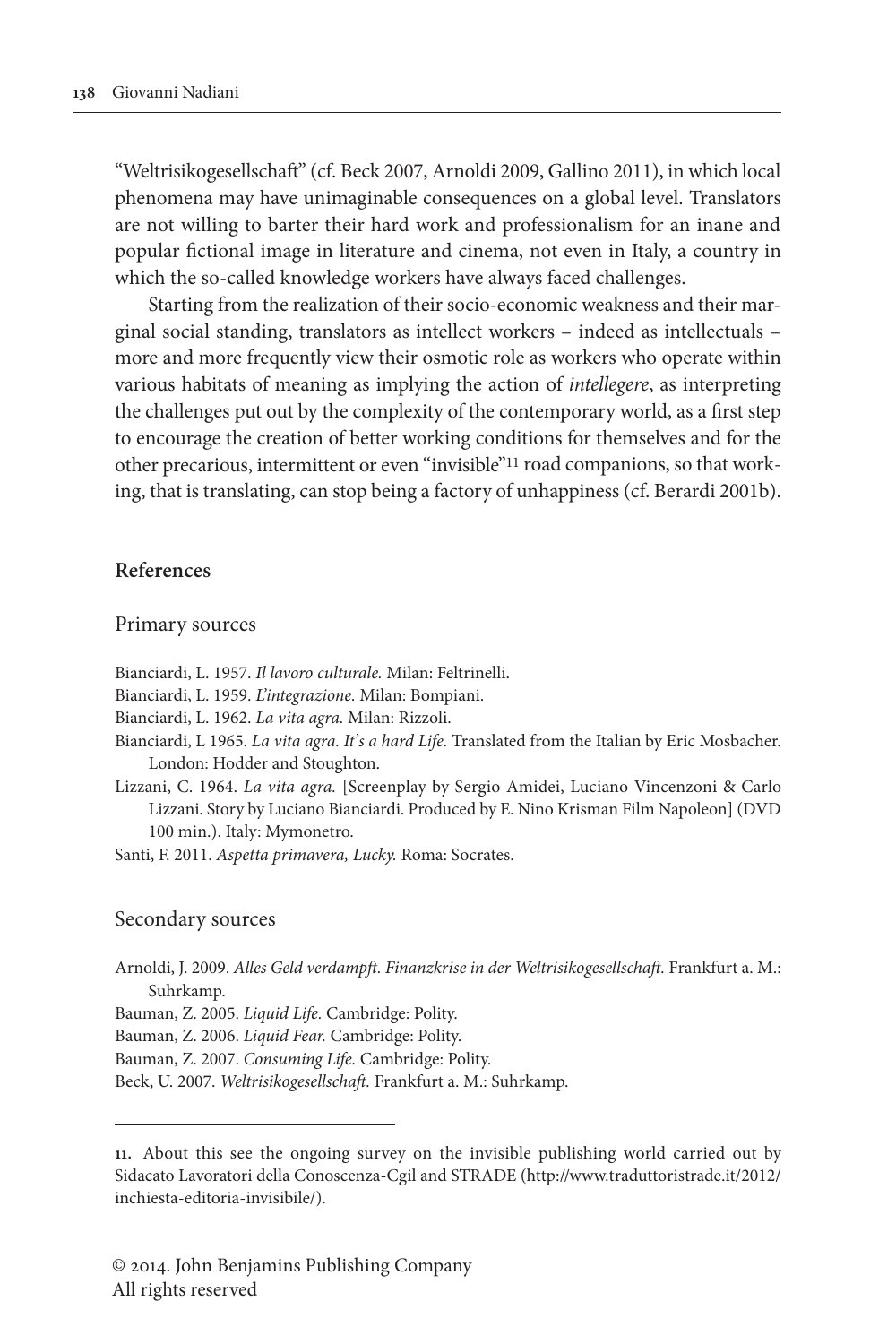- Berardi, F. 2001a. Cognitariat and Semiokapital. Franco Berardi 'Bifo' interviewed by Matt Fuller & snafu@kyuzz.org. Subsol. Available at: http://subsol.c3.hu/subsol\_2/contributors0/ bifotext.html (last accessed 5 August 2011).
- Berardi, F 2001b. *La fabbrica dell'infelicità*. *New Economy e movimento del cognitariato.* [The Factory of Unhappiness] Roma: Derive & Approdi.
- Bianciardi, L. 1964. "Luciano Bianciardi sul set de La vita agra." Archivi Rai. [L.B. on the set of the La vita agra film – from the RAI TV Archives] Available at: http://www.youtube.com/ watch?v=05b0HJTj3XQ (last accessed 7 August 2011).
- Bianciardi, L. 1972. "Da alcune lettere a un amico grossetano [Tullio Mazzoncini]." *Confronti II* (3). Grosseto: 29–33.
- Corrias, P. 1993/20122. *Vita agra di un anarchico. Luciano Bianciardi a Milano.* Milan: Baldini&Castoldi.
- Cronin, M. 2003. *Translation and Globalization.* London: Routledge.
- Even-Zohar, I. 1978. "The Position of Translated Literature within the Literary Polysystem." In *Literature and Translation: New Perspectives in Literary Studies*, J. S. Holmes & J. Lambert & R. van den Broeck (eds.), 117–127. Leuven: Acco.
- Even-Zohar, I. 1982. "Russian VPC's in Hebrew Literary Language." *Theoretical Linguistics* 9 (1): 11–16.
- Fante, J. 1938. *Wait until spring, Bandini.* [Italian Translations: *Aspettiamo primavera, Bandini,* traduzione di Giorgio Monicelli, Milan: Mondadori 1948; *Aspetta primavera, Bandini,* traduzione di Carlo Corsi, Turin: Einaudi 2005]. Mechanicsburg [PA]: Stackpole Sons.
- Falaschi, G. 1992. "La 'fortuna' critica di Bianciardi." In *Luciano Bianciardi tra neocapitalismo e contestazione: Proceedings of the Conference Luciano Bianciardi tra neocapitalismo e contestazione Grosseto 22–23 March, 1991,* V. Abati et al. (eds.), 23–44. Rome: Editori Riuniti.
- Fellini, F. 1953. *I vitelloni.* [Screenplay by Federico Fellini, Ennio Flaiano, Tullio Pinelli. Story by Fellini Federico, Tullio Pinelli. Produced by Lorenzo Pegoraro, Mario De Vecchi & Jacques Bar. Distributed by Janus Film.] ( DVD 104 min.). Italy: Mymonetro.
- Fellini, F. 1960. *La dolce vita.* [Screenplay by Federico Fellini, Ennio Flaiano, Tullio Pinelli, Brunello Rondi & Pier Paolo Pasolini. Story by Federico Fellini, Ennio Flaiano &Tullio Pinelli. Produced by Giuseppe Amato & Angelo Rizzoli. Distributed by Koch-Lorber Films.] (DVD 173 min.). Italy-France: Mymonetro.
- Ferretti, G. 20092. *La morte irridente. Ritratto critico di Luciano Bianciardi uomo giornalista traduttore scrittore.* Lecce: Manni.
- Floros, G. 2002. "Zur Repräsentation von Kultur in Texten." In *Methodologische Probleme des Kulturtransfers,* G. Thome & C. Giehl & H. Gerzymisch-Arbogast (eds.), 75–94. Tübingen: Gunter Narr.
- Fumagalli, A. 2010. "La nuova generazione. Terziario avanzato e lavoro autonomo." *Dinamo* 2: 7.
- Gallino, L. 2011. *Finanzcapitalismo. La civiltà del denaro in crisi.* Turin: Einaudi.
- Hannerz, U. 2001. *La diversità culturale.* [Original title: Cultural Complexity, Studies in the Social Organization of Meaning]. Bologna: Il Mulino.
- Jatosti, M. 2008. "Ricordo in forma di cronologia di Luciano Bianciardi." In *Bianciardi!*, directed by M. Coppola [Book+DVD]. Milan: IBSN.
- Milton, J. & Bandia, P. 2009. "Introduction. Agents of Translation and Translation Studies." In *Agents of Translation,* J. Milton & P. Bandia (eds.), 1–18. Amsterdam/Philadelphia: Benjamins.